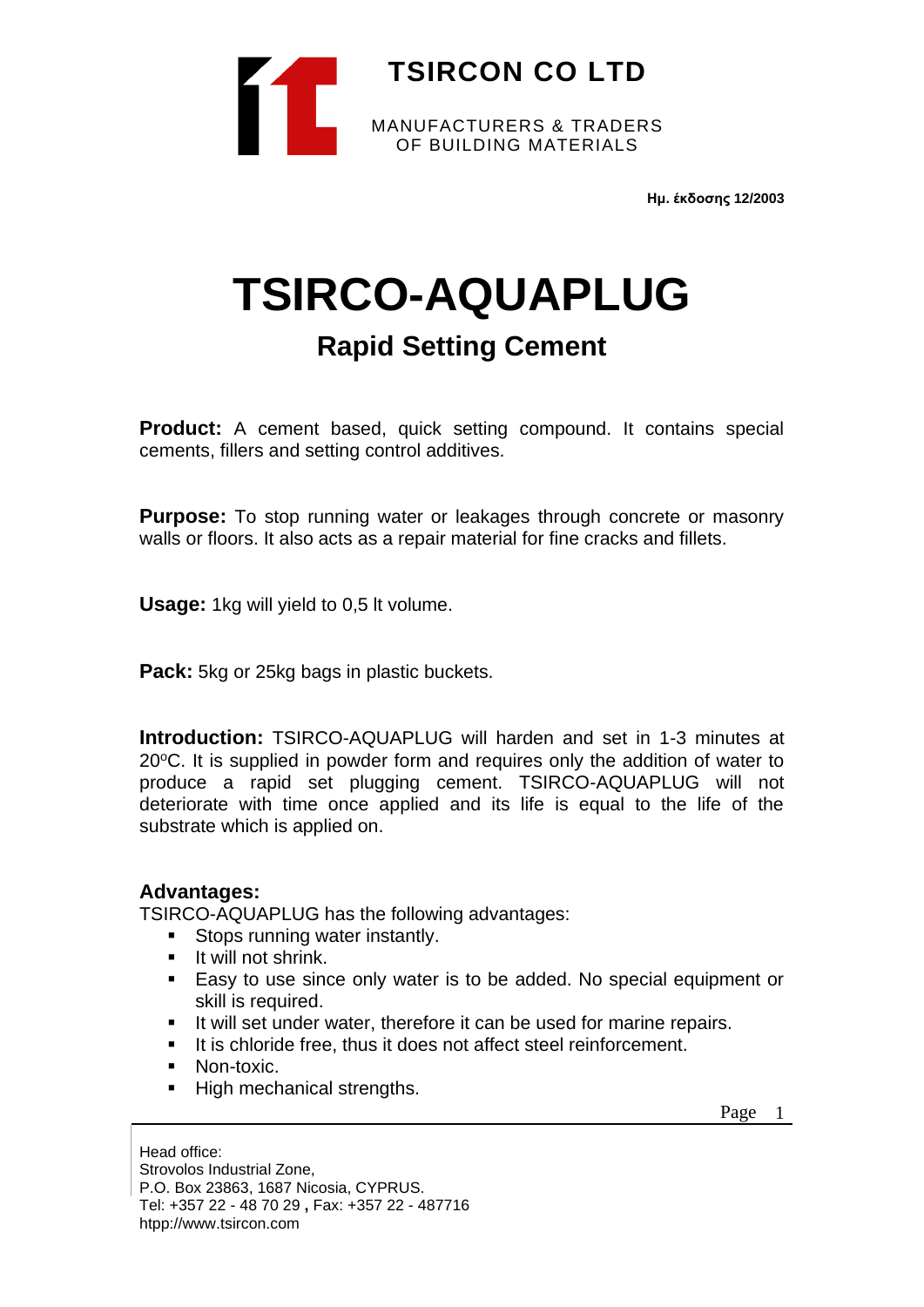**TSIRCON CO LTD** MANUFACTURERS & TRADERS OF BUILDING MATERIALS

**Uses:** TSIRCO-AQUAPLUG stops running water or leakages through cracks or holes on concrete or other masonry walls or floors.

The areas of application include:

Wall of basements, elevator pits, concrete or asbestos tunnels, sewer tanks, swimming pools, e.t.c. As a rapid setting patching mortar it is used: To form a fillet at the joints of walls and floors or to seal cracks in tanks, basements, sewers, e.t.c and fill the holes left by tie rods.

**Procedure for Better Performance:** For best results when waterproofing water retaining structure it is best to close all pores and weak areas with TSIRCO-POLY 107, before stopping any leakages. Otherwise there is the danger that new leakages will appear when stopping the existing ones. Therefore a two-coat application of TSIRCO-POLY 107 is first recommended to be applied all over the surface in accordance to the Technical Specification of the product. After TSIRCO-POLY 107 has set, dried and gained strength, preferably over three days after application, the sealing of cracks or joints can start. It is recommended to seal first the small leakages and progressively move to the larger leakages. After TSIRCO-AQUAPLUG treatment is completed, it is recommended to apply another coat of TSIRCO-POLY 107 over the treated area.

#### **How to use:**

#### **1. Preparation**

The area to be treated must be cut back at a depth of at least 1cm at a straight edge providing a rough surface to allow a better key. Remove any loosely adhered particles and ensure that the area to be treated is clean and dust free.

#### **2. Mixing & Application**

Add TSIRCO-AQUAPLUG to water and mix by hand wearing rubber gloves. The ratio of TSIRCO-AQUAPLUG to water to be approximately 3:1. Mix the quantity that can be applied within the setting times. Start with small holes or areas of low leakages. Hold the material in hand until the moment that initial setting starts which is determined by the rise of temperature and the loss of plasticity of the material. When this is observed, plug immediately TSIRCO-AQUAPLUG and press it firmly against the leakage. Areas to be treated other

Page 2

Head office: Strovolos Industrial Zone, P.O. Box 23863, 1687 Nicosia, CYPRUS. Tel: +357 22 - 48 70 29 **,** Fax: +357 22 - 487716 htpp://www.tsircon.com